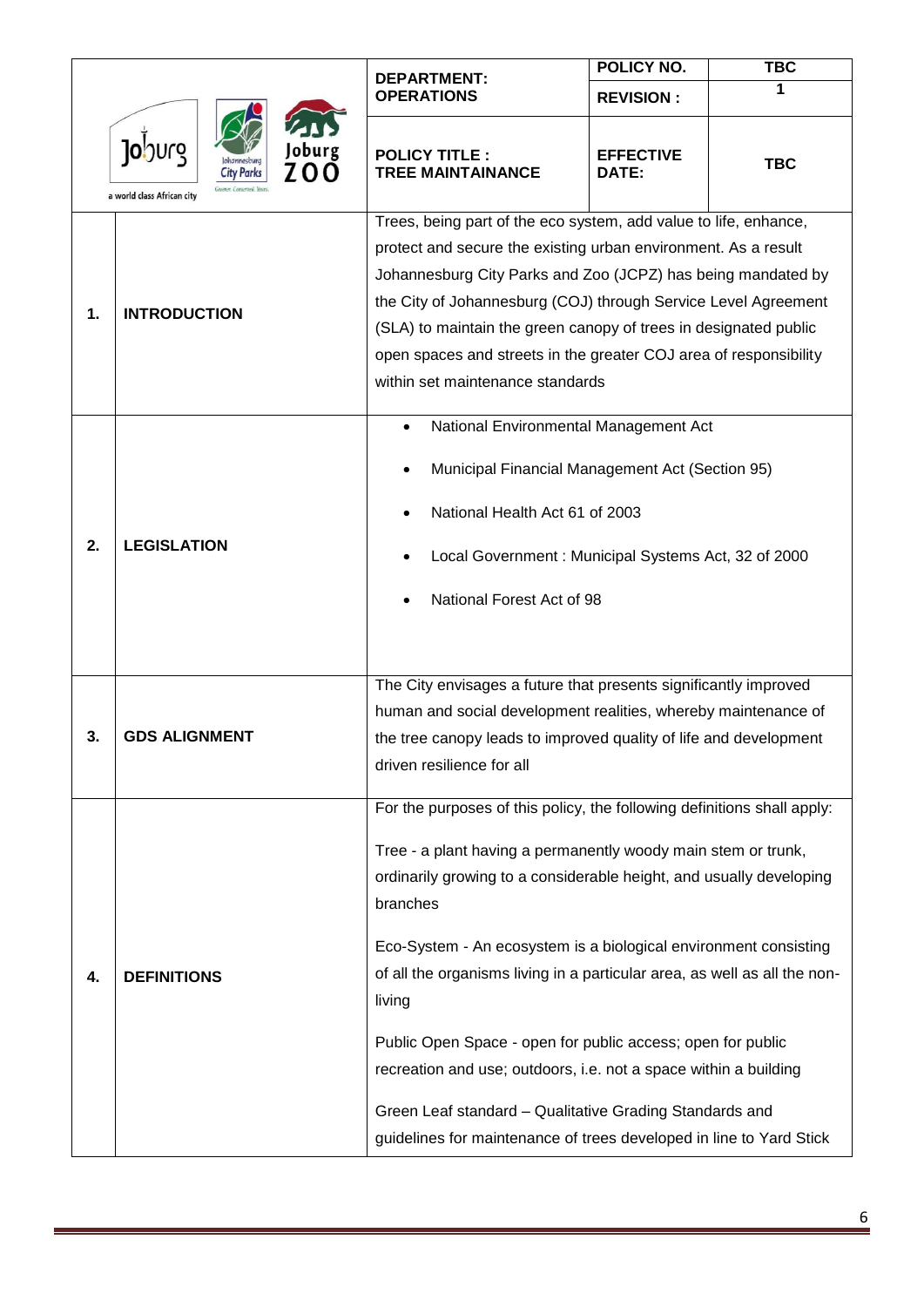|    | <b>International Standards</b> |                                                                                                                                                                                                                                                                                                                                                                                                                                                                                                                                                                                                                                                                                      |  |
|----|--------------------------------|--------------------------------------------------------------------------------------------------------------------------------------------------------------------------------------------------------------------------------------------------------------------------------------------------------------------------------------------------------------------------------------------------------------------------------------------------------------------------------------------------------------------------------------------------------------------------------------------------------------------------------------------------------------------------------------|--|
|    |                                | Regions: geographical borders set out by the City of Johannesburg<br>Metropolitan Municipality.                                                                                                                                                                                                                                                                                                                                                                                                                                                                                                                                                                                      |  |
|    |                                | Integrated Development Plan (IDP): The framework for specific                                                                                                                                                                                                                                                                                                                                                                                                                                                                                                                                                                                                                        |  |
|    |                                | service delivery related targets established by the Municipality                                                                                                                                                                                                                                                                                                                                                                                                                                                                                                                                                                                                                     |  |
| 5. | <b>POLICY STATEMENT</b>        | To develop a policy framework that establishes Johannesburg City<br>Parks and Zoo (JCPZ) commitment and strategic direction on the<br>maintenance of green tree canopy of the COJ                                                                                                                                                                                                                                                                                                                                                                                                                                                                                                    |  |
| 6. | <b>POLICY OUTCOME</b>          | Maintenance and care of trees in public streets and<br>$\bullet$<br>designated public open spaces which adheres to IDP<br>targets<br>Maintenance and care of trees adhering to quality<br>maintenance standards as reflected in the Green Leaf<br>standard<br>Maintenance and care of trees conducted against a<br>standard process and procedures for the maintenance of<br>newly planted and mature trees in the COJ<br>An improved healthy and clean physical urban environment<br>A COJ community with more attractive and safe places to<br>live by provided by a canopy of well-maintained trees<br>Enhancement, protection and securement of the existing<br>tree environment |  |
| 7. | <b>POLICY OBJECTIVES</b>       | To ensure maintenance and care of trees in designated<br>٠<br>public open spaces and streets which aligns to IDP targets<br>by planning schedules on electronic based system<br>To address the removal of alien trees and the development<br>of tree replacement strategies<br>To maintain and care for trees using a quality maintenance<br>standards as reflected in the Green Leaf standard<br>To maintain and care for trees using standard process and<br>procedures for the maintenance of trees in the COJ<br>To ensure survival of newly planted trees with Tree After<br>Care Maintenance                                                                                   |  |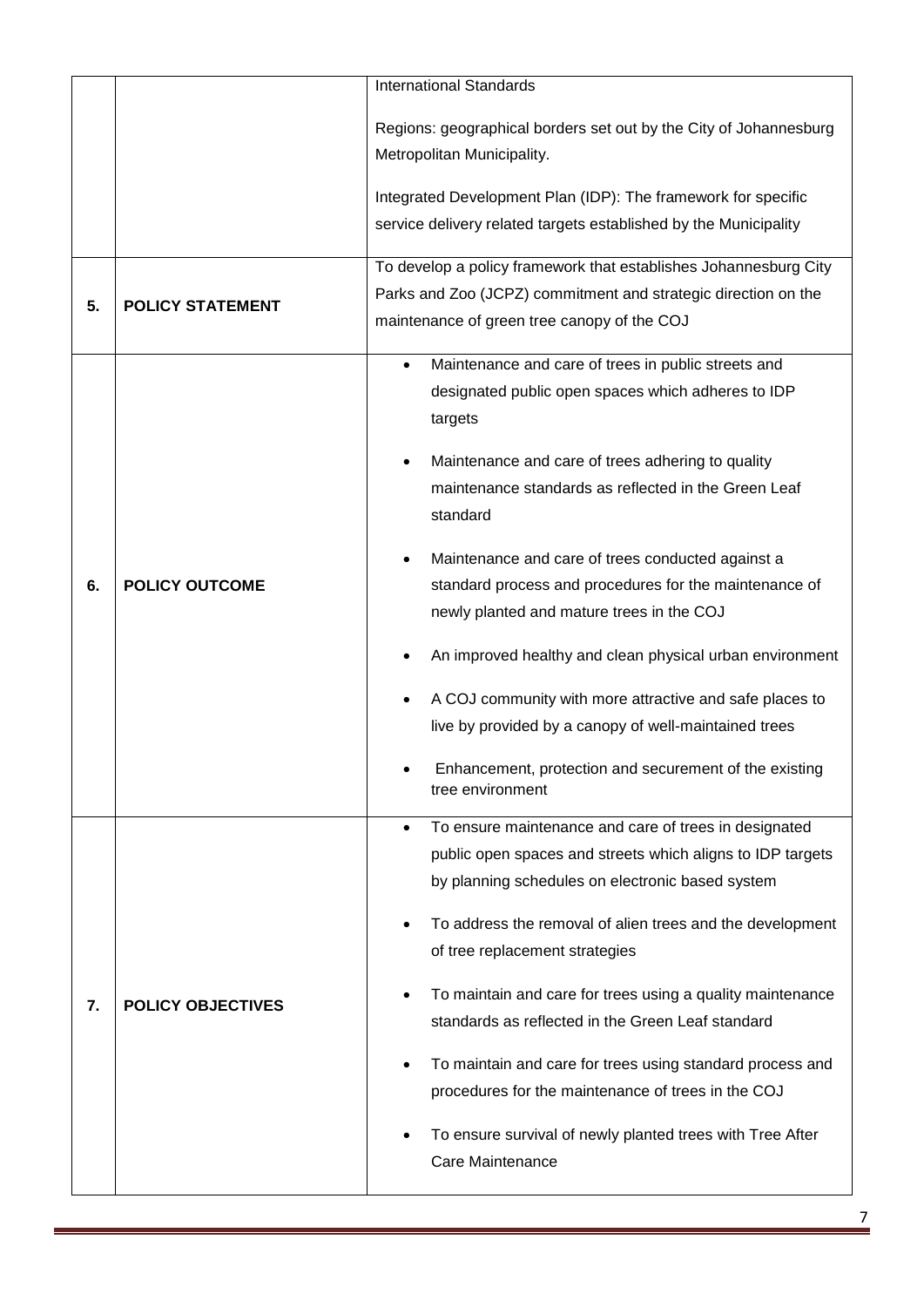|    |                                | To provide maintenance of trees based on COJ regional<br>$\bullet$                                                                |  |
|----|--------------------------------|-----------------------------------------------------------------------------------------------------------------------------------|--|
|    |                                | and ward requirements                                                                                                             |  |
|    |                                | To increase the awareness of communities on the value of<br>trees in the urban landscape by encouraging non-removal<br>of trees   |  |
|    |                                | Trees Maintenance includes tree pruning, feathering, tree removal,                                                                |  |
|    |                                | tree replacement and tree planting after care that includes watering,                                                             |  |
|    |                                | tree staking and creating water bowls                                                                                             |  |
|    |                                | Maintenance and care of trees methods used by JCPZ is<br>based on history, species of tree, research and<br>environmental factors |  |
|    |                                | Maintenance and care of trees is conducted in accordance<br>to IDP requirements                                                   |  |
|    |                                | Maintenance and care of trees is conducted in accordance<br>to Tree Maintenance Processes and Procedures                          |  |
|    |                                | Maintenance and care of trees is aligned to JCPZ Greening<br>Strategy                                                             |  |
|    |                                | Maintenance and care of trees is aligned to JCPZ Tree<br><b>Management Strategy</b>                                               |  |
|    |                                | Maintenance of trees is planned on computerised system                                                                            |  |
| 8. | <b>IMPLEMENTATION STRATEGY</b> | which uses a system of job cards to conduct maintenance                                                                           |  |
|    |                                | required and close off completed maintenance                                                                                      |  |
|    |                                | Maintenance of trees is aligned to COJ Regions and ward<br>requirements                                                           |  |
|    |                                | Maintenance of trees has to comply to Green Leaf<br>Standards                                                                     |  |
|    |                                | Maintenance of trees is conducted in accordance to EPWP<br>processes                                                              |  |
|    |                                | Maintenance of trees has to comply with Supply Chain                                                                              |  |
|    |                                | Policy and MFMA in the use of external service providers                                                                          |  |
|    |                                |                                                                                                                                   |  |
|    |                                | Maintenance of trees is conducted in accordance to                                                                                |  |
|    |                                | <b>Operations Resource Management Plan</b>                                                                                        |  |
|    |                                | Maintenance of trees is linked to specific facilities                                                                             |  |
|    |                                | maintenance management plans processes                                                                                            |  |
|    |                                |                                                                                                                                   |  |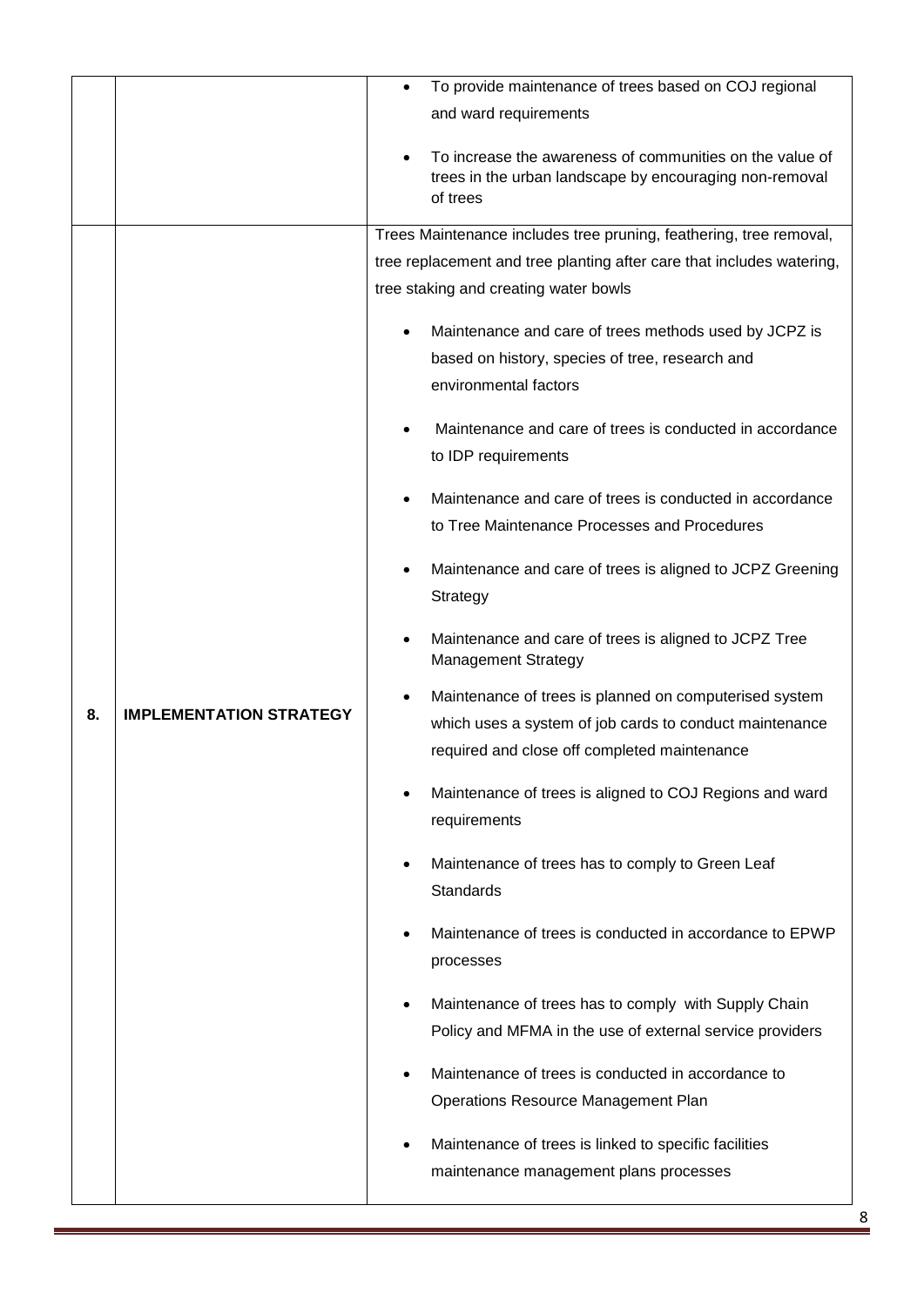|     |                                              | Maintenance of trees has to comply with JCPZ Asset                                |  |
|-----|----------------------------------------------|-----------------------------------------------------------------------------------|--|
|     |                                              | <b>Management Policy</b>                                                          |  |
|     |                                              |                                                                                   |  |
|     |                                              | Maintenance of trees has to comply with fuel management<br>processes and policies |  |
|     |                                              |                                                                                   |  |
|     |                                              | Maintenance of trees has to comply with SHEQ policy                               |  |
|     |                                              | Maintenance of trees has to be monitored and evaluated                            |  |
|     |                                              | Refer to Operations Risk Document for Trees Management Risks                      |  |
|     | <b>INTERNAL CONTROLS AND</b><br><b>RISKS</b> | Internal Controls:                                                                |  |
|     |                                              | Maintenance of Trees Process and Procedure in place<br>٠                          |  |
|     |                                              | Maintenance and care of trees is aligned to JCPZ<br>٠                             |  |
|     |                                              | <b>Greening Strategy</b>                                                          |  |
|     |                                              | Maintenance and care of trees is aligned to JCPZ Tree<br>٠                        |  |
|     |                                              | <b>Management Strategy</b>                                                        |  |
|     |                                              | Maintenance of Trees is planned and scheduled on                                  |  |
| 9.  |                                              | computerised system                                                               |  |
|     |                                              | Resource Management Plan in place                                                 |  |
|     |                                              | Supply Chain Management Policy compliance                                         |  |
|     |                                              | MFMA compliance                                                                   |  |
|     |                                              | Asset Management Policy compliance<br>٠                                           |  |
|     |                                              | SHEQ compliance<br>$\bullet$                                                      |  |
|     |                                              | Weekly monitoring and evaluation of park maintenance<br>٠                         |  |
|     |                                              | Approval of invoices hierarchy in place<br>٠                                      |  |
|     | <b>MONITORING AND</b><br><b>EVALUATION</b>   | The Service Monitoring Unit conducts regular inspections of the                   |  |
|     |                                              | urban tree canopy, particularly on the survival rate of newly planted             |  |
|     |                                              | trees and the condition of mature trees. The inspection reports                   |  |
| 10. |                                              | provide input on management interventions required.                               |  |
|     |                                              | Monitoring and evaluation documents:                                              |  |
|     |                                              | <b>Service Monitoring Policy Framework</b>                                        |  |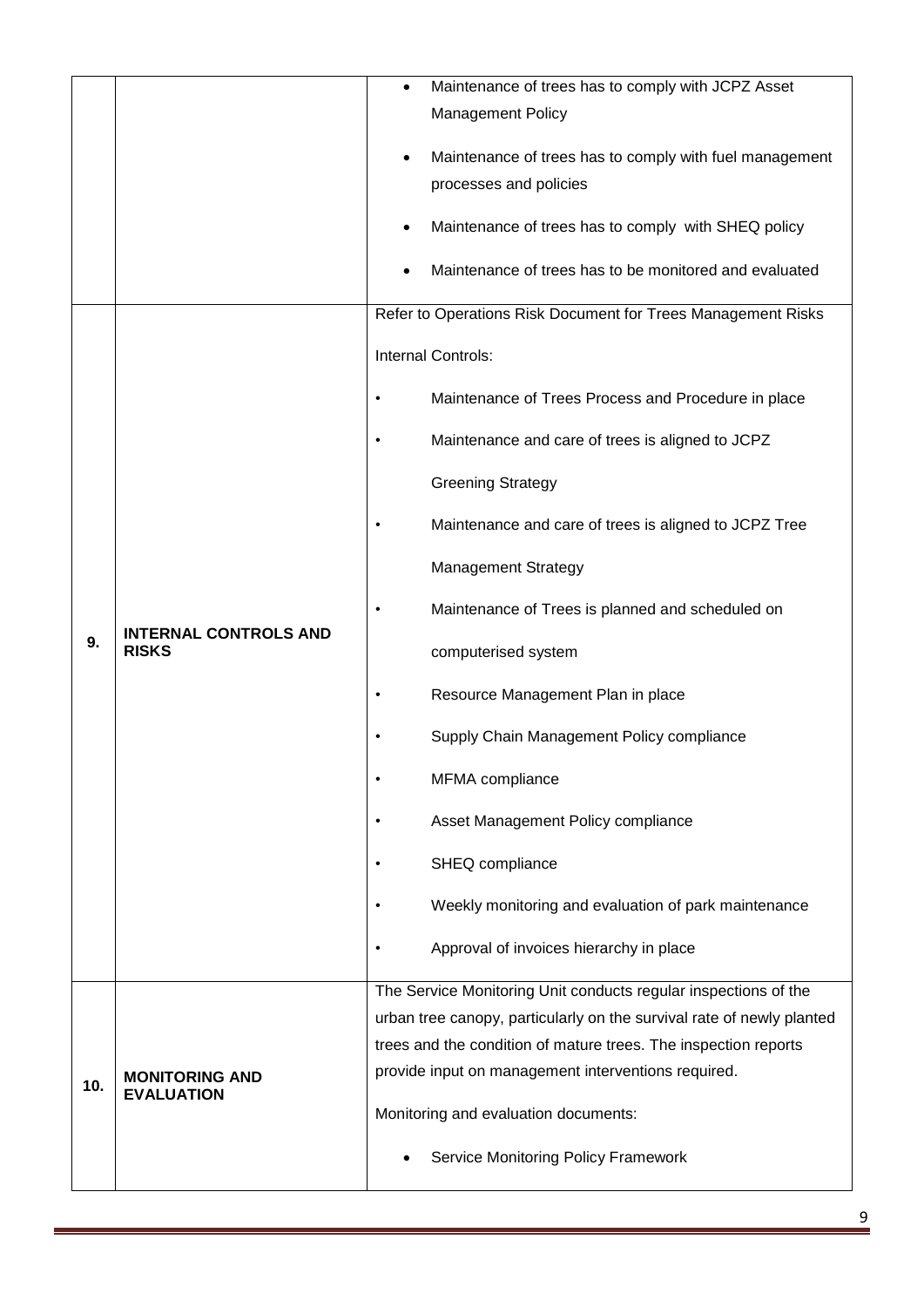|     |                                  | Monitoring and Evaluation Service Level Agreement<br>$\bullet$                                                                                           |  |
|-----|----------------------------------|----------------------------------------------------------------------------------------------------------------------------------------------------------|--|
|     |                                  | Planned, Follow Up and Ad hock Monitoring Inspection<br>Reports                                                                                          |  |
|     |                                  | Weekly / Monthly and Quarterly Monitoring Feedback<br>Reports                                                                                            |  |
| 11. | <b>SCOPE AND APPLICATION</b>     | This policy applies to all managers, staff and all activities in relation<br>to maintenance of trees in all public designated open spaces and<br>streets |  |
|     |                                  | <b>Managing Director</b>                                                                                                                                 |  |
|     | <b>GOVERNING &amp; REPORTING</b> | <b>Operations Executive</b>                                                                                                                              |  |
| 12. |                                  | <b>General Manager</b>                                                                                                                                   |  |
|     |                                  | Regional Manager                                                                                                                                         |  |
|     |                                  | <b>Trees Manager</b>                                                                                                                                     |  |
|     | <b>RELATED DOCUMENTS</b>         | <b>Tree Management Strategy</b><br>$\bullet$                                                                                                             |  |
|     |                                  | <b>Greening Strategy</b>                                                                                                                                 |  |
|     |                                  | <b>COJ IDP Document</b>                                                                                                                                  |  |
|     |                                  | <b>COJ GDS Document</b>                                                                                                                                  |  |
|     |                                  | <b>Green Leaf Standards</b>                                                                                                                              |  |
|     |                                  | <b>EPWP Policy</b>                                                                                                                                       |  |
|     |                                  | Supply Chain Policy and MFMA                                                                                                                             |  |
| 13. |                                  | Regional Parks and Trees Maintenance Resource                                                                                                            |  |
|     |                                  | Management Plan                                                                                                                                          |  |
|     |                                  | <b>Asset Management Policy</b>                                                                                                                           |  |
|     |                                  | Fuel management processes and policies                                                                                                                   |  |
|     |                                  | SHEQ policy                                                                                                                                              |  |
|     |                                  | <b>Monitoring SLA</b>                                                                                                                                    |  |
|     |                                  | Johannesburg Metropolitan Open Space System (JMOSS)                                                                                                      |  |